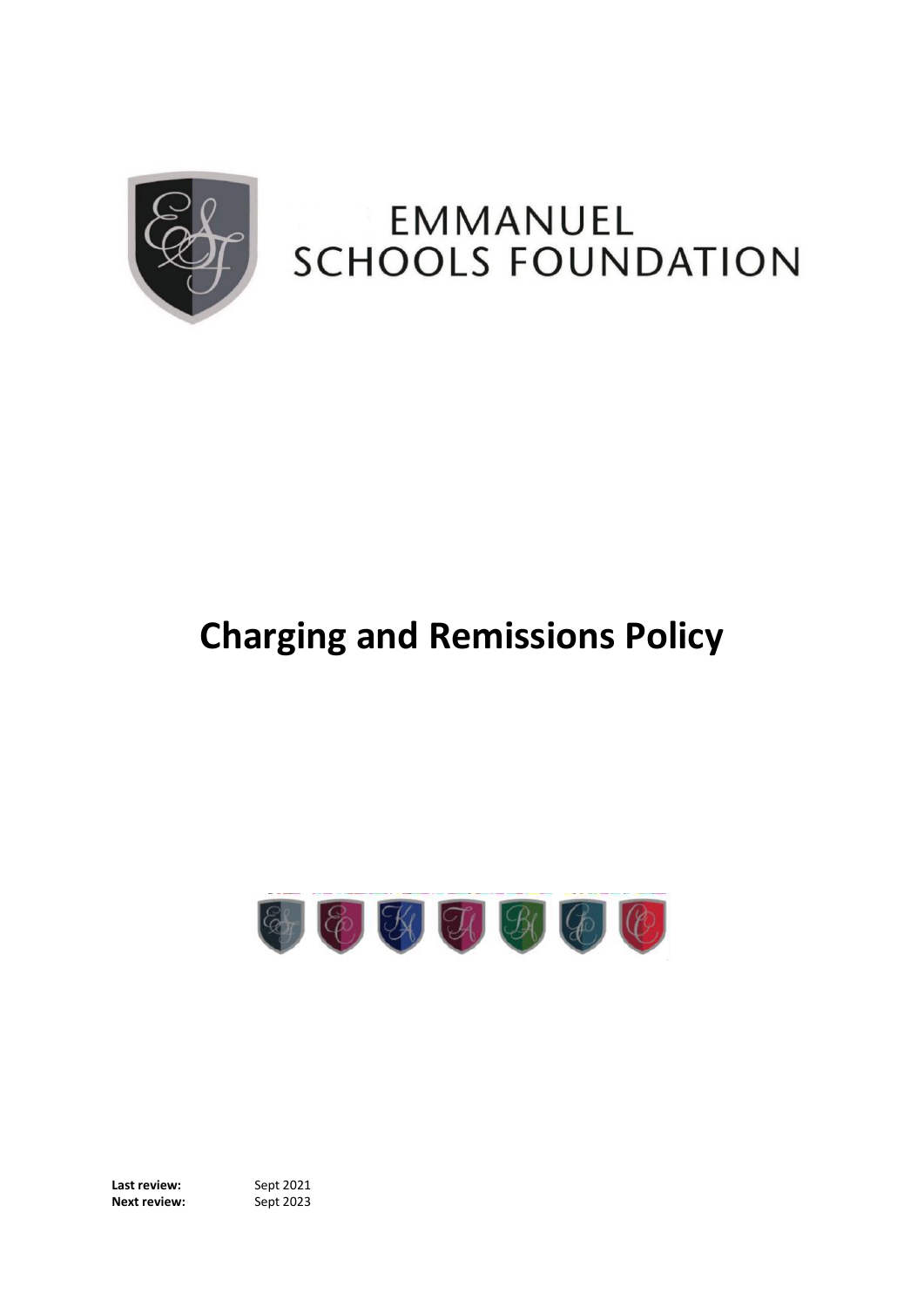## **Charging and Remissions Policy**

This policy has been compiled in line with DfE requirements and in accordance with sections 449-462 of the Education Act 1996.

#### **Education during school hours**

No charge may be made for admitting students to Emmanuel Schools Foundation (Foundation) schools. Education provided during school hours must be free. This includes materials, equipment and transport provided in school hours to carry students between a school and an activity. School hours are those when a Foundation school is actually in session, and do not include the lunch break in the middle of the day.

#### **Musical Instrument Tuition**

Although the law states that, in general, all education provided during school hours must be free, instrumental and vocal music tuition is an exception to that rule.

The Charges for Music Tuition (England) Regulations 2007 set out the circumstances in which charges can be made for tuition in playing a musical instrument, including vocal tuition. They allow charging for tuition in larger groups than was previously the case.

Charges may now be made for vocal or instrumental tuition provided either individually, or to groups of any size, provided that the tuition is provided at the request of the student's parent. Charges may not exceed the cost of the provision, including the cost of the staff who provide the tuition.

The regulations make clear that charging may not be made if the teaching is either an essential part of the national curriculum, or is provided under the first access to the key stage 2 Instrumental and Vocal Tuition Programme. No charge may be made in respect of a student who is looked after by a local authority (within the meaning of section 22(I) of the Children Act 1989 or another enactment thereof).

### **Trips and Visits including residentials**

A school **cannot** charge a fee for compulsory enrichment activities such as educational visits where those visits take place wholly or mainly *within* school-time. In such cases the Principal or Governing Body of a school may request a *voluntary contribution*. (By 'compulsory enrichment activity' we mean an enrichment activity that that the child is required to attend, or that is necessary as part of the national curriculum or other prescribed examination syllabus.) Students of parents who do not contribute will not be treated any differently. However, such activities may be cancelled if insufficient voluntary contributions are raised to meet the costs incurred. When invited to take part in such an activity, parents and carers will be notified as to the level of voluntary contribution required to cover the cost of the activity.

A school **can** charge for compulsory enrichment activities that fall wholly or mainly *outside* schooltime, but parents who are in receipt of the following benefits may request a refund of the cost of board and lodging on such trips:

- Income Support
- Income based Job-seekers Allowance
- Child Tax Credit (where the person is not receiving Working Tax Credit as well)
- Support under part VI of the Immigration and Asylum Act 1999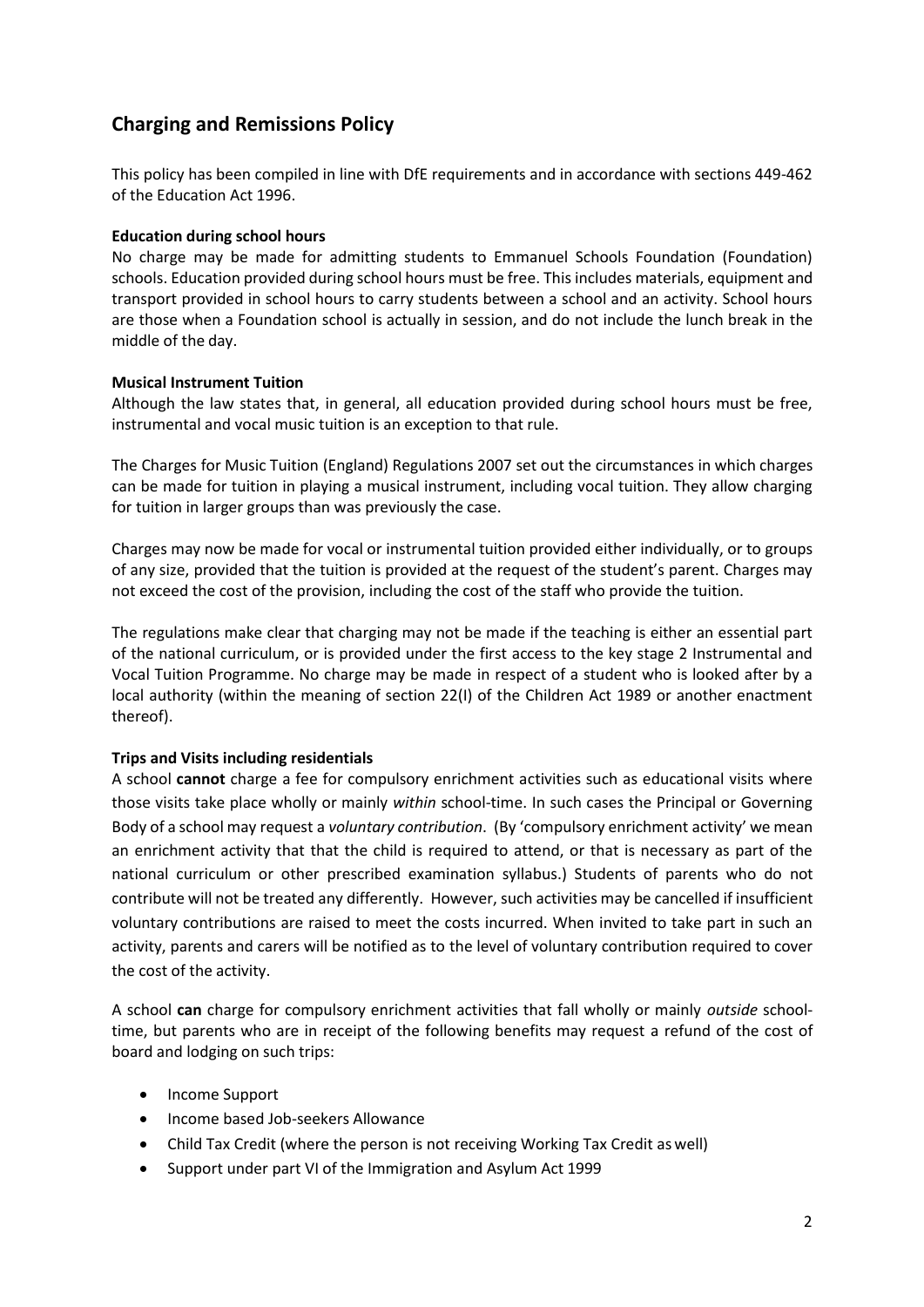- Guaranteed Element of State Pension Credit
- Income related employment and support allowance
- *Universal Credit*

If an enrichment activity is **not** compulsory, then the school will levy a charge to allstudentsregardless of whether they are in receipt of benefits. In such circumstances a school may still assist in genuine hardship cases, but this will be at the principal's discretion. A school directs a certain element of its funds to support those who are genuinely unable to meet any additional charges to prevent children being denied the fullest possible access to school life.

The school will give consideration to the remission of charges to parents or carers who receive the following support payments:

- Income Support
- Income based Job-seekers Allowance
- Child Tax Credit (where the person is not receiving Working Tax Credit as well)
- Support under part VI of the Immigration and Asylum Act 1999
- Guaranteed Element of State Pension Credit
- Income related employment and support allowance
- *Universal Credit*

Children of families who receive these payments are also entitled to free school meals. Parents who are eligible for the remission of charges will be dealt with confidentially. The Principal and Chair of Governors will authorise any remission of charges.

The school may choose to subsidise but will never give 100% subsidy in order to ensure that parents and children share the commitment to the activity concerned charges for certain activities and pupils, and this will be determined by the governing body and Principal.

#### **Classroom Materials**

No charge will normally be made for materials and equipment used during school hours. However, parents and carers of students undertaking practical subjects may be charged for the cost of materials if their children wish to own the finished product.

### **Public Examinations**

No charge may be made for entering students for public examinations that are set out in Regulations. A school will enter a student for each examination in a public examination syllabus that a school has prepared the student for. However, this will not apply if a school thinks that there are educational reasons for not entering the student, or if the student's parents or carers ask in writing that the student should not be entered.

An examination entry fee may be charged to parents if:

- The examination is on the set list but the student was not prepared for it at the school;
- The examination is not on the set list but the school arranges for the student to take it;
- A student fails without good reason to complete the requirements of any public examination where a school originally paid or agreed to pay the entry fee;
- Where a parent knowingly absents a student from an exam for reason other than illness e.g. for a holiday during term time.